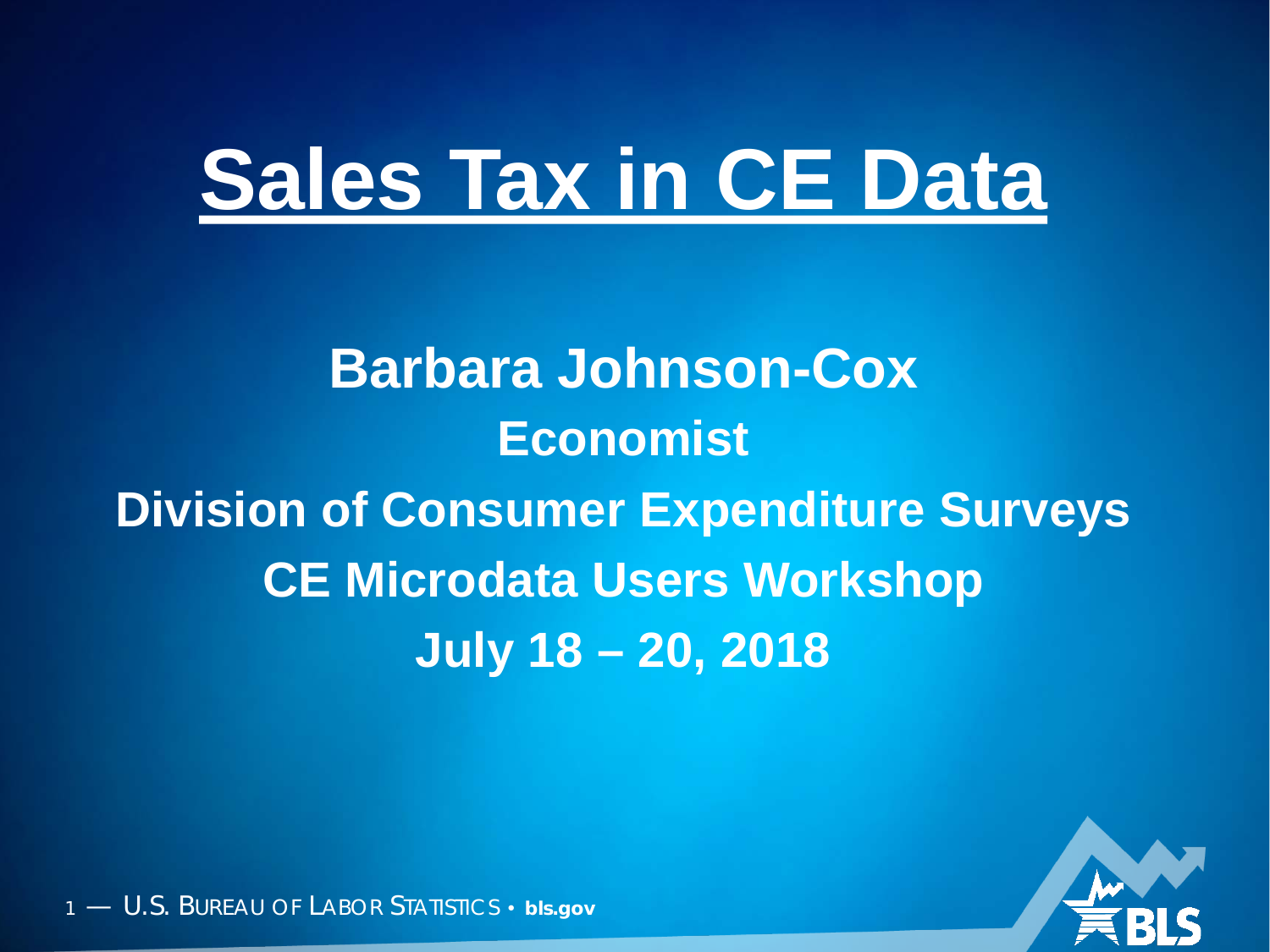### **Outline**

- Sales Tax Rate Edit Overview
- Sales Tax Interview Survey
- Sales Tax Diary Survey
- Sales Tax Applying Sales Tax Rates
- Sales Tax Rate Resource Sites

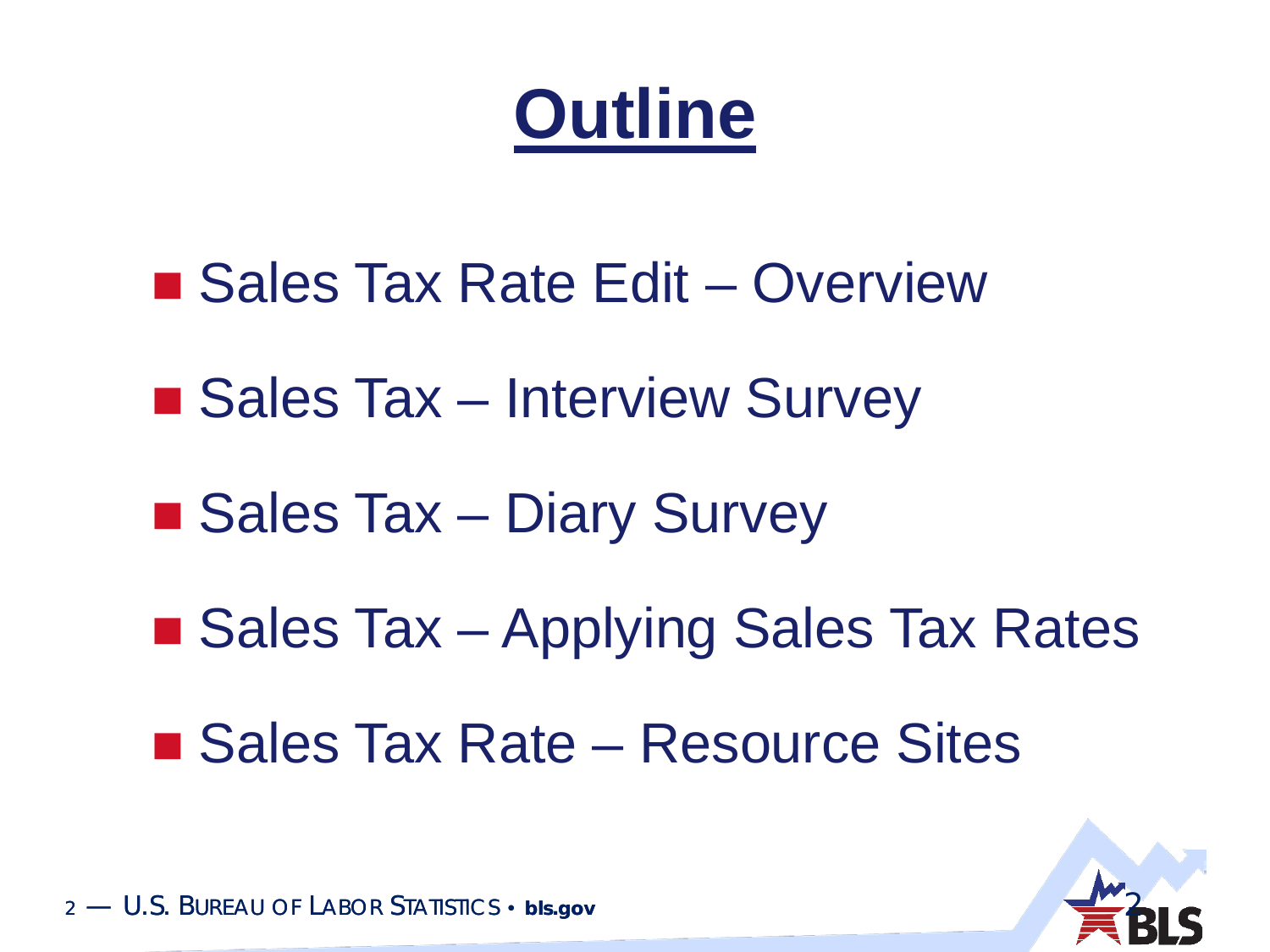#### **Sales Tax Edit - Overview**

#### **Purpose:**

- The *basic function* of this edit is to add sales taxes to selected cost fields where the "sales tax" was not included.
- Sales taxes are calculated by applying the sales tax *rate* to the reported *cost* of the item.

#### **Sales tax = Cost \* rate**

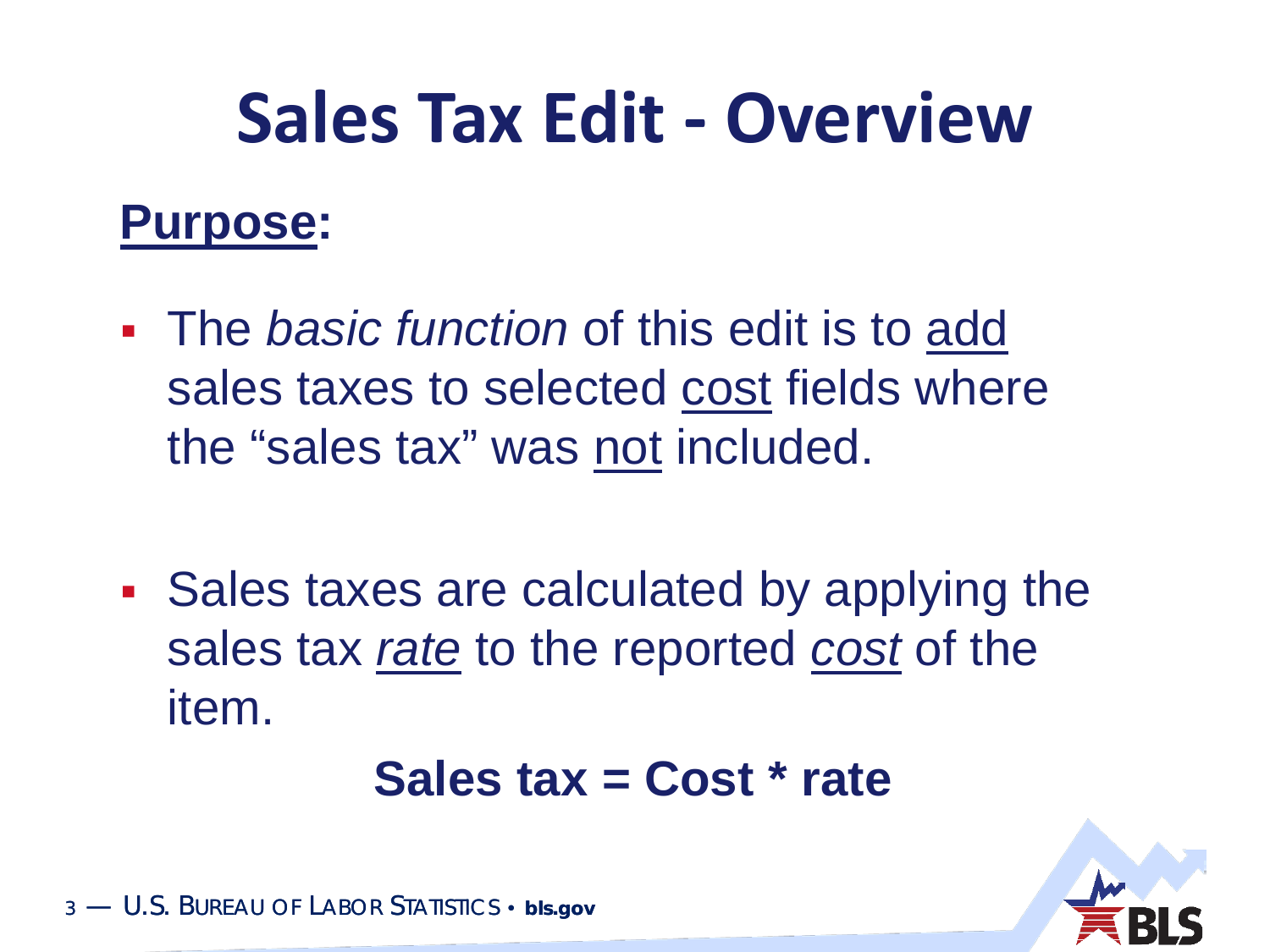## **Sales Tax – Interview Survey**

■ The respondent is "asked" **if** the reported cost included "sales tax" (for specific items).

- Household appliances and equipment
- Household item repairs and service contracts
- Household furnishings
- Clothing, clothing services, watches, jewelry
- Owned vehicles
- Vehicle maintenance and repair
- If the response is "No" the sales tax edit will add sales taxes to the reported cost *and* change the "No" answer to "Yes" (*sales tax is included*).

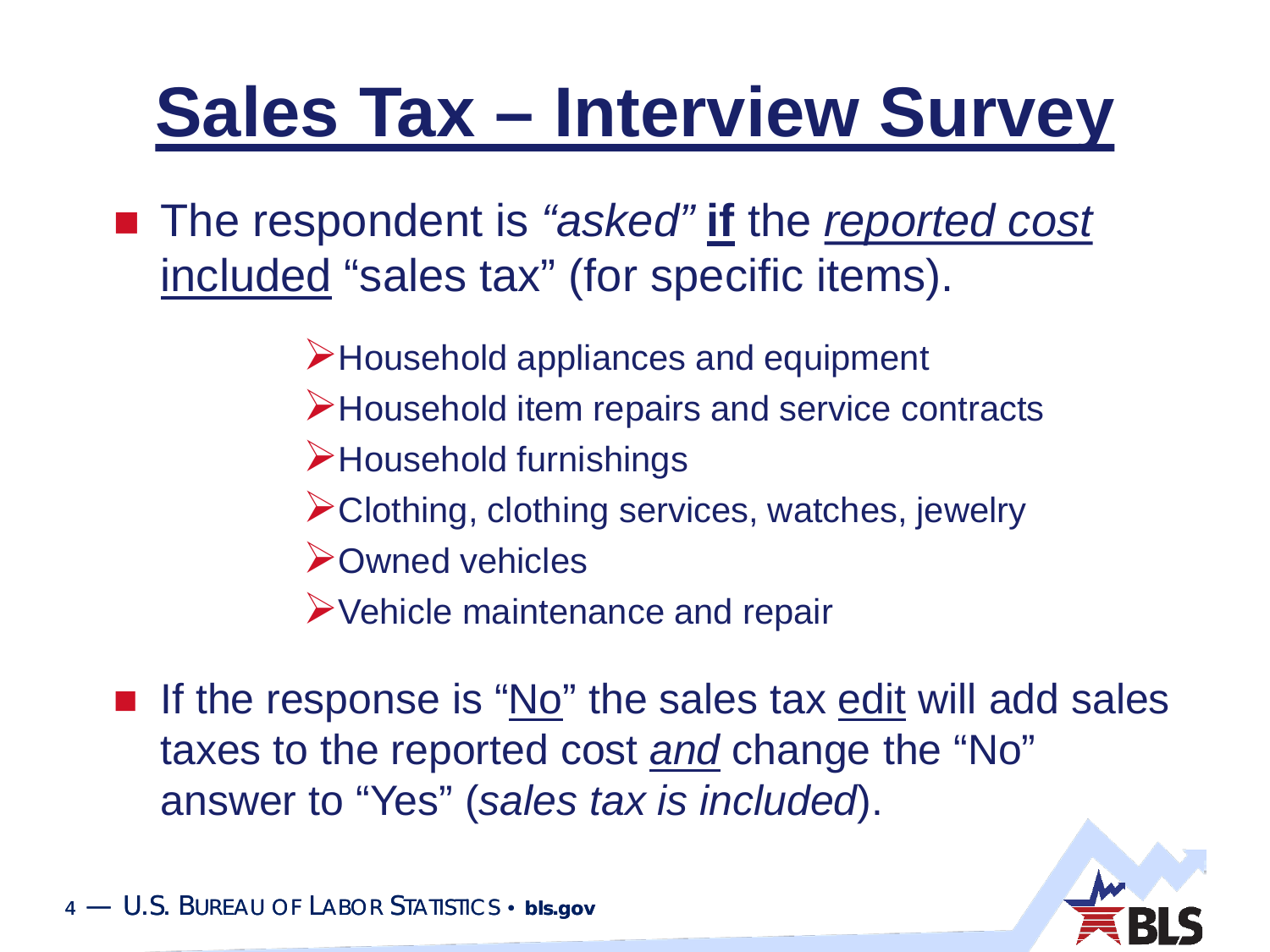## **Sales Tax – Diary Survey**

- Respondents are instructed NOT to include any sales taxes in Parts 1, 3, and 4 of the Diary.
	- ▶ Part 1. Food and Drinks for Home Consumption
	- ▶ Part 3. Clothing, Shoes, Jewelry, and Accessories
	- ▶ Part 4. All Other Products, Services, and Expenses

■ The *sales tax edit* will add "sales taxes" to the cost fields of the items that are reported.

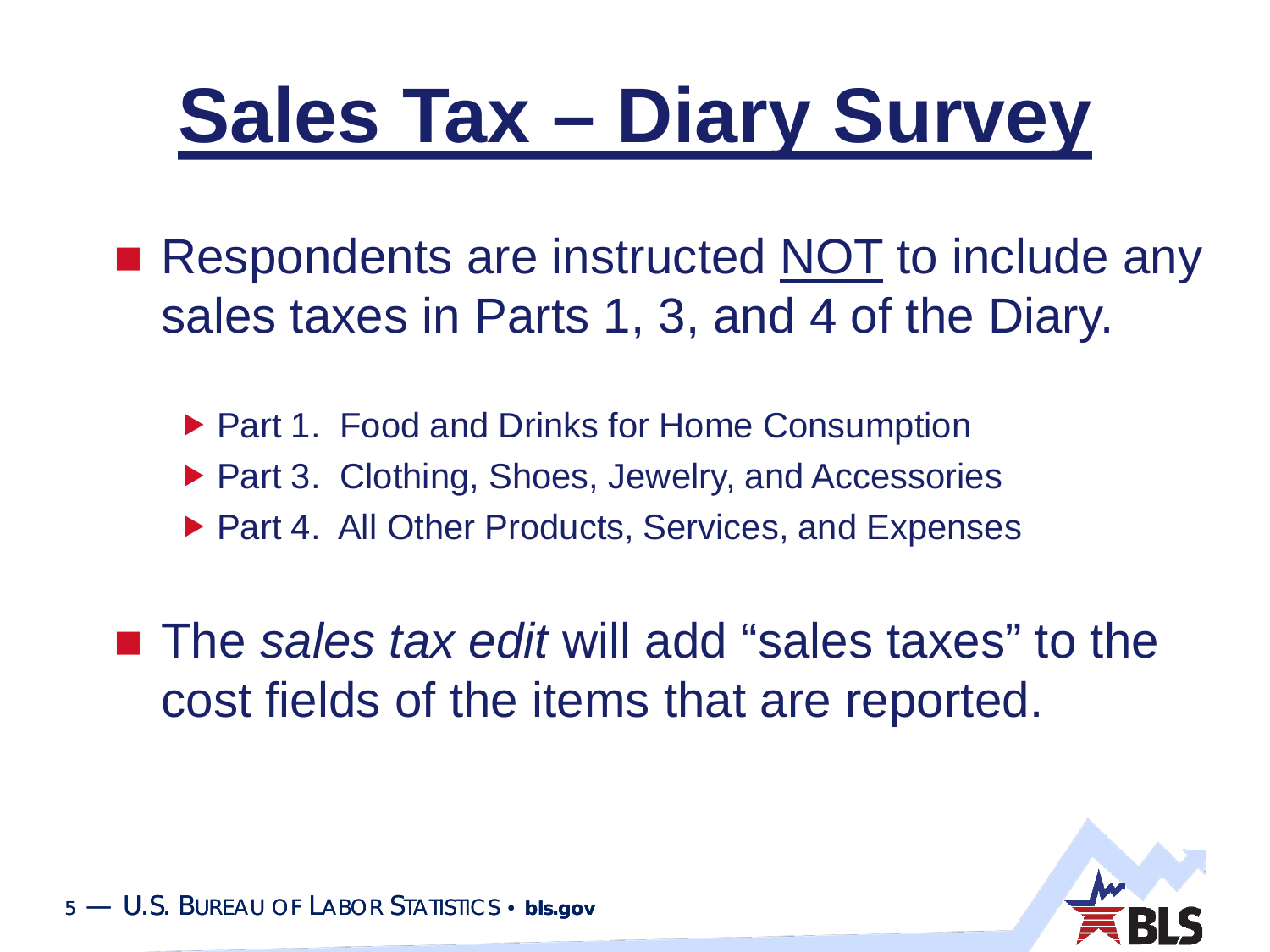### **Sales Tax – Diary Survey**

- $\blacksquare$  In Part 2 of the Diary respondents are instructed to include the "sales taxes" in the total cost.
	- ▶ Part 2. Meals, Snacks, and Drinks Away from Home

■ The sales tax edit will "assign" a sales tax "rate" to each item.

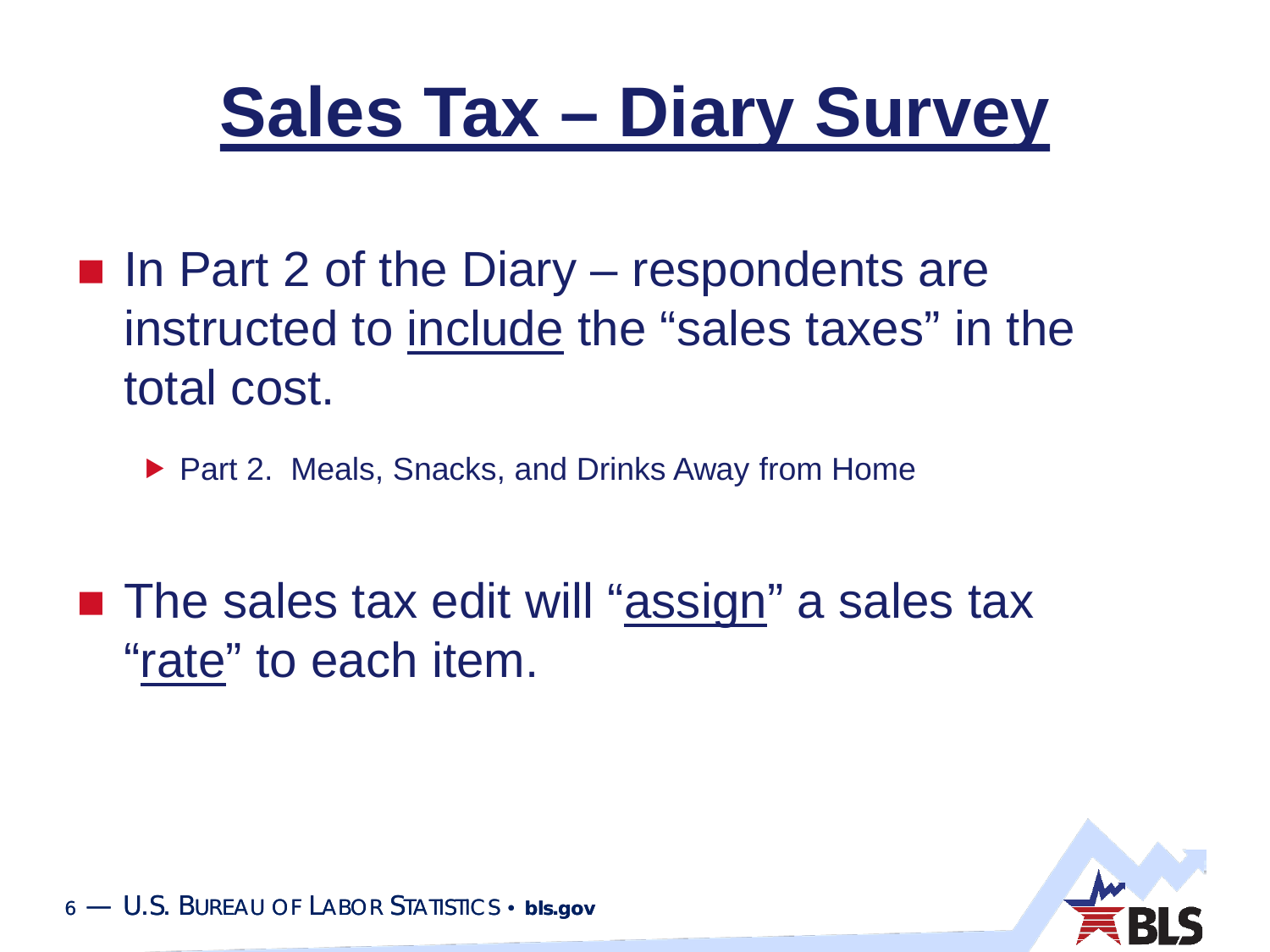# **Applying Sales Tax Rates**

- CE "Sales tax rates" are determined by combining the State, County and City sales tax rates.
- States can have *multiple* sales tax rates that are applicable to different items.

**State X: General Sales Tax Rate = 9% Groceries = 3.5%**

■ The sales tax edit *selects* the "Sales tax rate" by matching the State with the Item – within the Sales Tax Rate files.

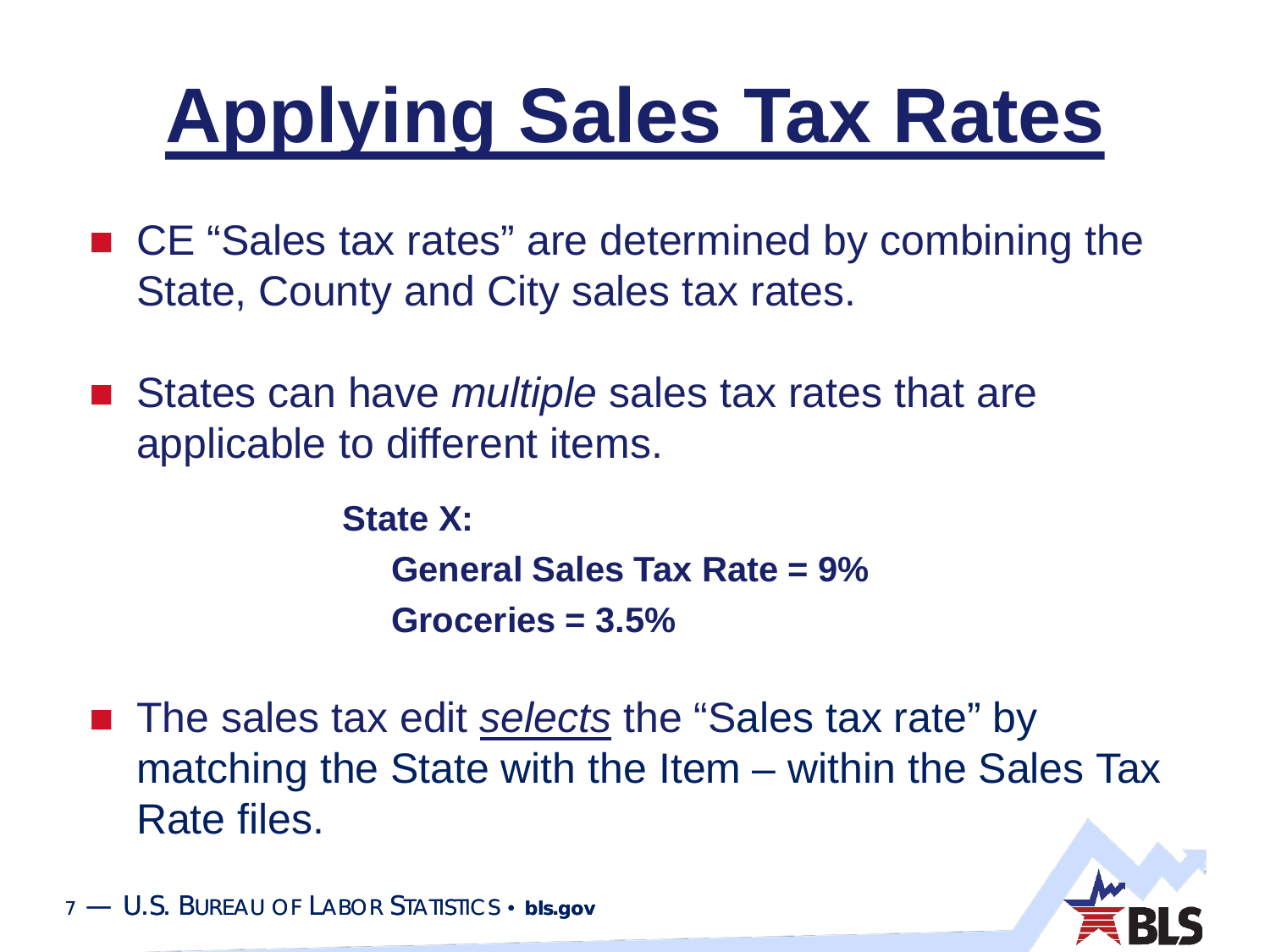## **Applying Sales Tax Rates**

■ That "rate" is then applied to the cost to obtain "Total Cost" – which includes the sales tax".

> **Total Cost = Cost \* (1 + RATE) Ex: \$10.60 = \$10.00 \* (1.06)**

■ Sales taxes are included in the cost variables in the Microdata.

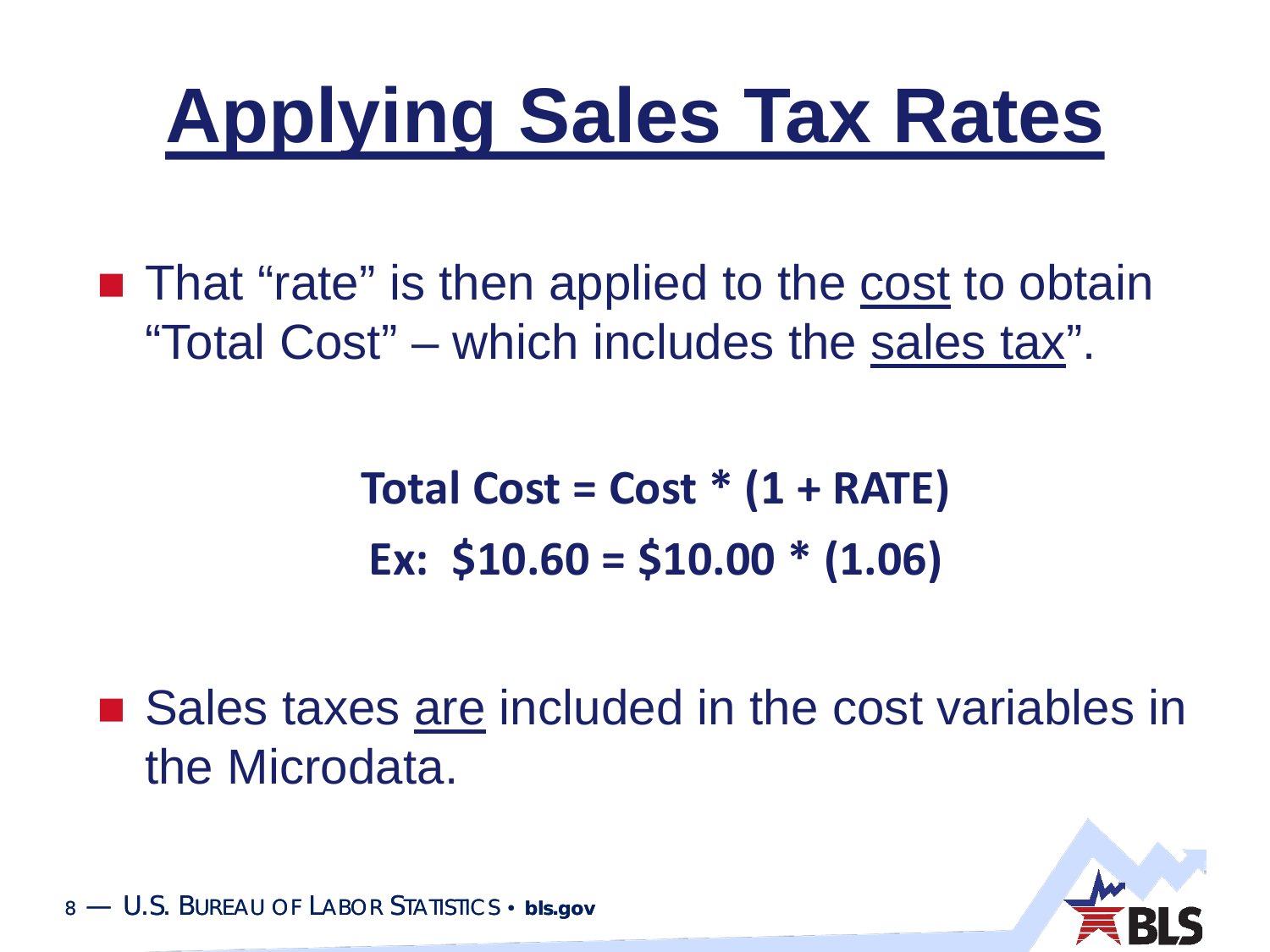

**Additional Details:** 

The total cost is rounded. Output is reviewed by an analyst to ensure that sales taxes are not applied twice.

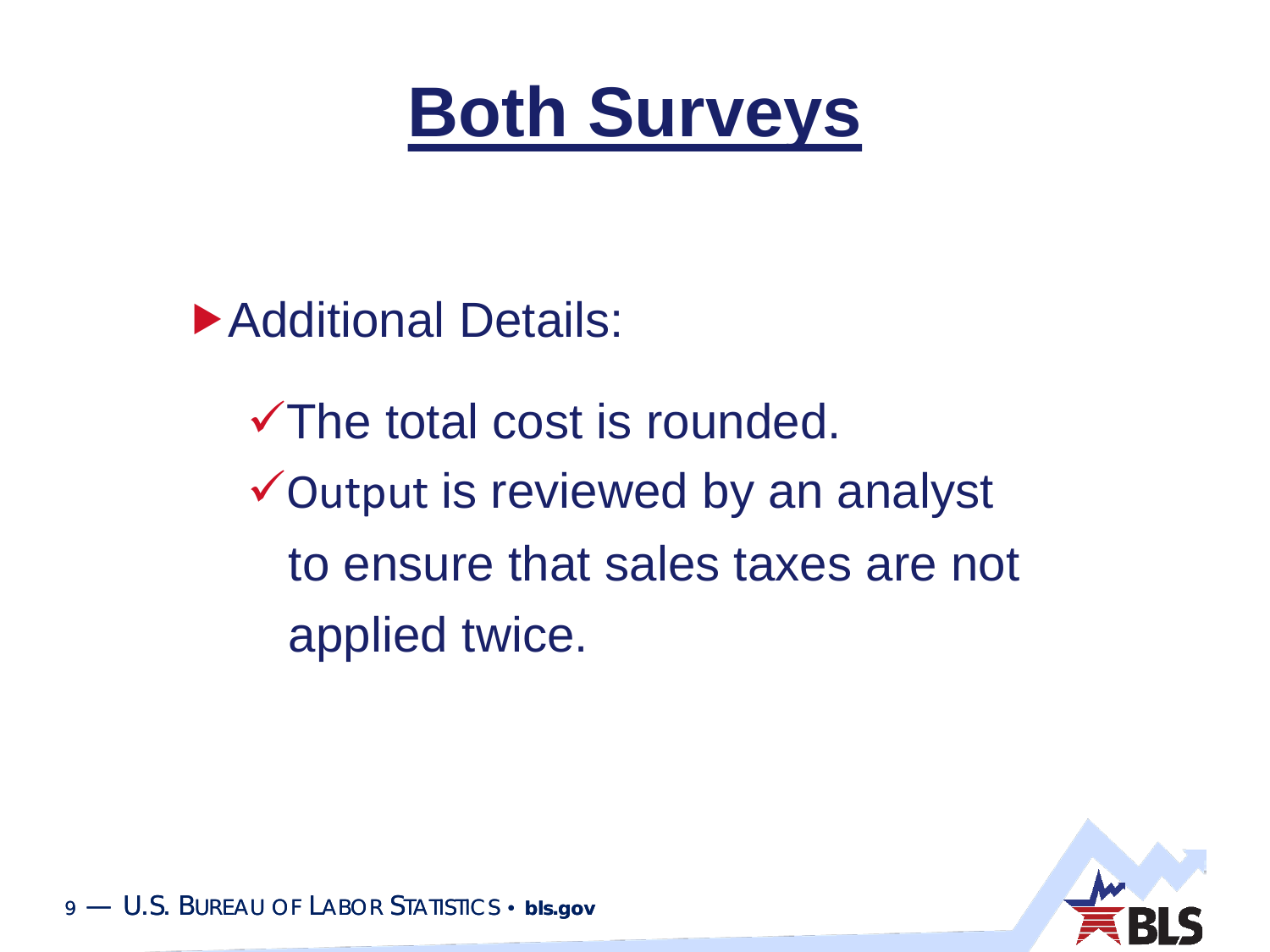

**Two files: Interview and Diary** 

▶ Organized by State and Item

Updated annually

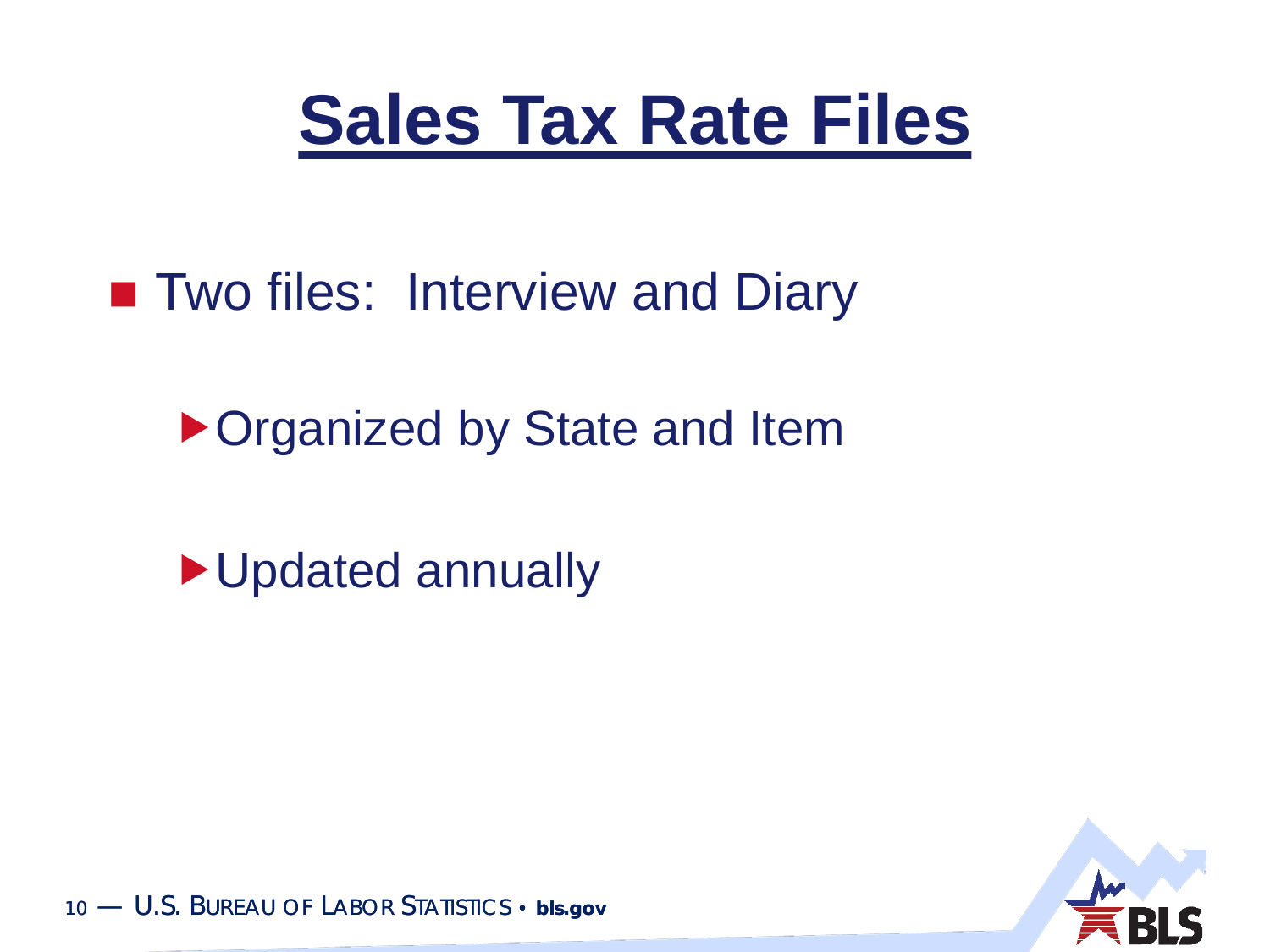#### **Sales Tax Rate Resource Sites**

■ Sales Tax Rates – **Resource Sites:** 

#### **State Department of Taxation & Revenue**

- $\blacktriangleright$  Federation of Tax Administrators [http://www.taxadmin.org](http://www.taxadmin.org/fta/link/)
- $\blacktriangleright$  The Sales Tax Clearinghouse <https://thestc.com/STRates.stm>
- ▶ Tax Foundation [http://taxfoundation.org](http://taxfoundation.org/)
- Avalara Tax Rates <http://www.avalara.com/taxrates>
- Sale-Tax.com [http://sale-tax.com](http://sale-tax.com/)